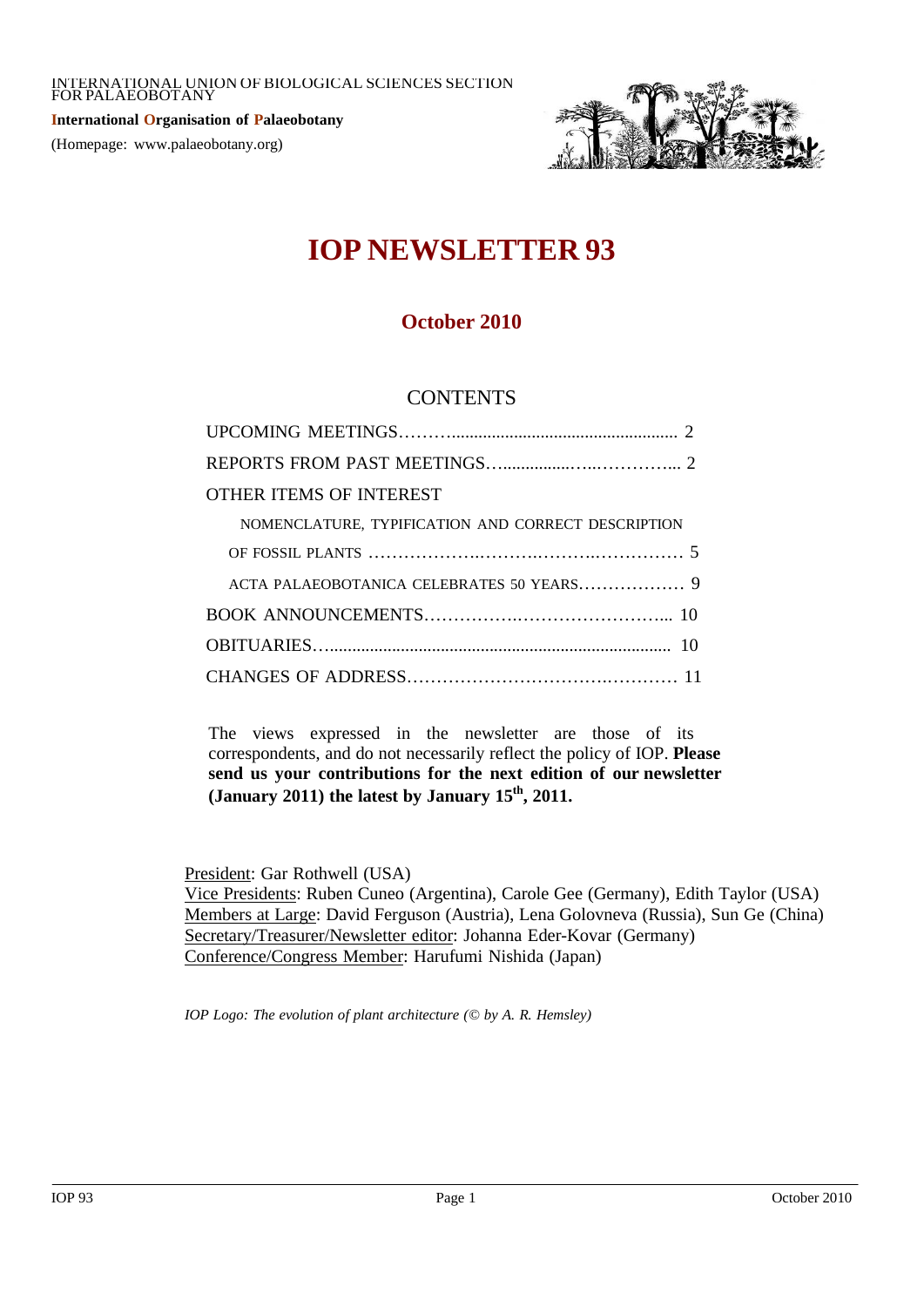## **OTHER ITEMS OF INTEREST**

# **Nomenclature, typification and correct description of fossil plants**

## **1. Introduction**

This note is the result of a talk given at the EPPC in Budapest in the summer of 2010. Every 6 years a new edition of the International Code of Botanical Nomenclature appears in an updated version made by the International Botanical Congress; the last one is the so-called Vienna Code (McNeill et al., 2006; here referred to as ICBN); nowadays the code is also online: [http://ibot.sav.sk/icbn/main.htm,](http://ibot.sav.sk/icbn/main.htm) and can easily be consulted by all (palaeo)botanists.

In 1994, Punt already wrote a short note in which he gave guidelines for the correct description of new palaeobotanical taxa. Recently, a paper appeared dealing with the role of types in palaeobotanical nomenclature, a subject against which many mistakes are made in palaeobotanical literature (Kvaček, 2008). That paper, however, appeared in a journal that may not be as widespread as the IOP newsletter. Therefore, the aim of the present note is first of all to stipulate the most important rules for the correct description and naming of fossil plant taxa, and secondly to briefly discuss the typification of the names of fossil plant species.

Two points for a good understanding of this note: It should be noticed that the rules as given below, apply to fossil plants. In some aspects, the rules for recent plants are different, e.g. in some situations, then an illustration can be a type. Moreover, in more rules than in the few in which we mentioned a date, a date exists in the ICBN. An example: in paragraph 2.3, we refer to Art. 38.1 and 38.2; rules that have to be taken into account from 1 January 1912 on and from 1 January 2001 on, respectively.

## **2. Correct description of new (fossil) plant taxa (genera, species) and new combinations**

## 2.1 General rules for valid publication of names of taxa in the rank of genus or below (see Art. 32, **36.3 and 37 of the ICBN):**

- the name must be accompanied by a description or diagnosis (or by a reference to a previously published description or diagnosis) (Art. 32.1d)
- a diagnosis of a taxon is a statement of that which in the opinion of its author distinguishes the taxon from other taxa (Art. 32.2)
- the description or diagnosis should be in Latin or English (Art. 36.3)
- the type of the name should be indicated (Art. 37)
- indication of the type must include one of the words 'typus' or 'holotypus', or its abbreviation, or its equivalent in a modern language (Art. 37.6).

## 2.2 Rules for the description of a new genus (see also Art. 20 in the ICBN), in addition to the general **rules mentioned above:**

- *generic name* followed by the author's name(s) and *gen. nov*.
- for purposes of designation of the type of a generic name, mentioning of the *species name* alone suffices as reference to the type *specimen* (Art. 10.1)

## Recommendations:

• etymology or derivation of name (*derivatio nominis*)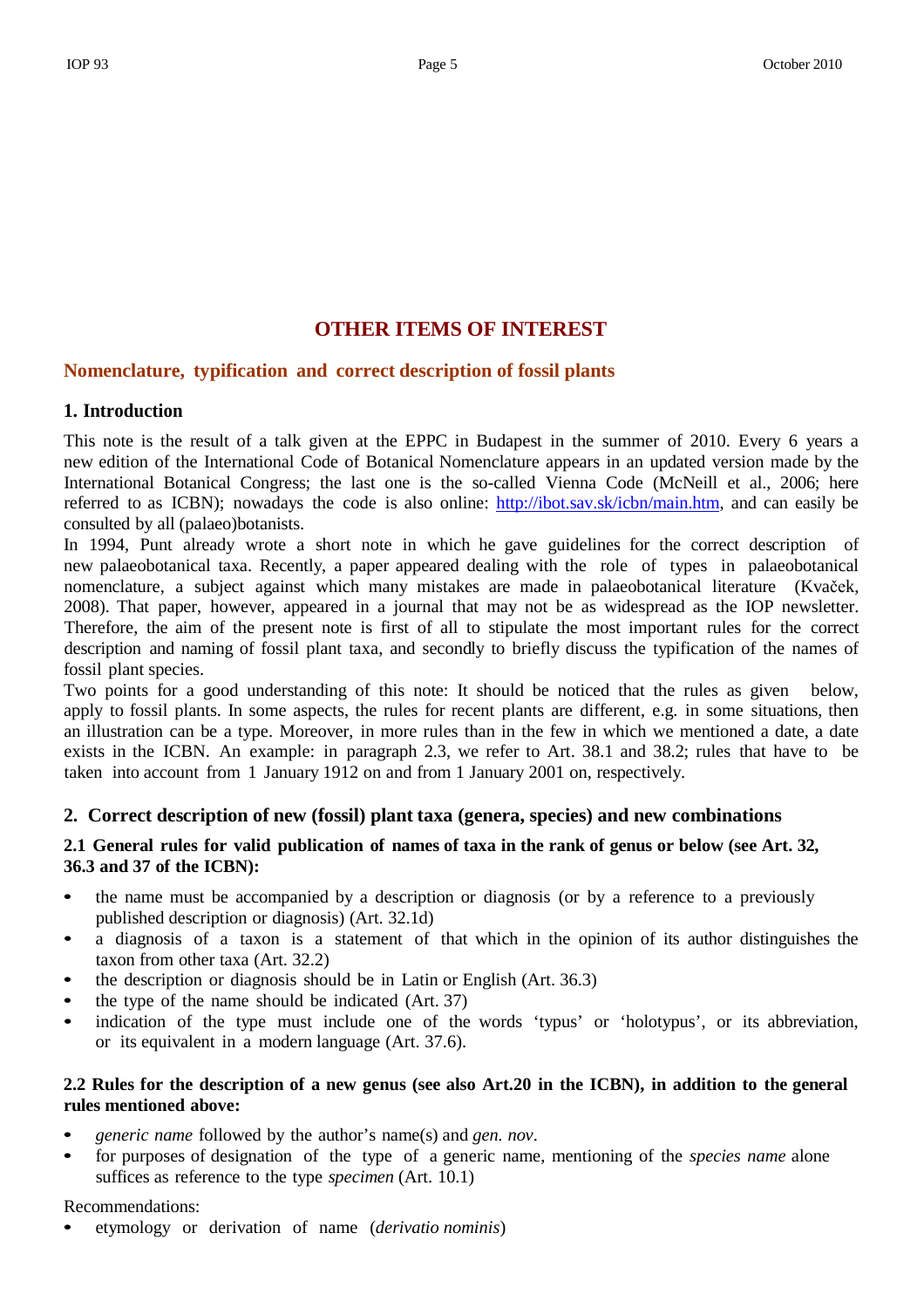- the diagnosis should be concise and based on the most important characters only
- a discussion with comparison to other genera.

#### 2.3 Rules for the description of a new species (see also Art. 23 and 38 in the ICBN), in addition **to the general rules mentioned above**:

The name of a species is a binary combination consisting of the name of the genus followed by a single specific epithet in the form of an adjective, a noun in the genitive, or a word in apposition, but not a phrase name of one or more descriptive nouns and associated adjectives in the ablative (Art. 23.1). If an epithet consists of two or more words, these are to be united or hyphenated.

The rules that should be dealt with for a new species:

- *species name* followed by the author's name(s) and *sp. nov*.
- an illustration or figure showing the essential characters, in addition to the description or diagnosis (or a reference to a previously published illustration or figure) (Art. 38.1)
- the type is a single specimen conserved in one herbarium or other collection or institution (Art. 8.1). See chapter 3 on typification.
- a specimen is (part of) a gathering of a single taxon made at one time; it may consist of multiple small plants (Art. 8.2) and it may be mounted as more than one preparation, as long as the parts are clearly labelled as being part of that same specimen (Art. 8.3)
- at least one of the validating illustrations must be identified as representing the type specimen (Art. 38.2)
- repository: specimen number and institution where it is deposited must be specified (Art. 37.7).

Recommendations:

- It is strongly recommended that the material on which the name of a taxon is based, especially the holotype, be deposited in a public collection with a policy of giving bona fide researchers access to deposited material, and that it be scrupulously conserved (ICBN Recommendation 7A.1).
- type locality and stratigraphic horizon from where the type specimen originates
- etymology or derivation of name (*derivatio nominis*)
- the diagnosis should be concise and based on the most important characters only
- the description should include all additional data of secondary importance (i.e. not included in the diagnosis), like measurements
- a discussion with comparison to other species; this should give the differential characters in which the new species differs from other species, at least in the same genus.

#### **2.4 Rules for a new combination**:

A new combination is a combination formed from a previously published legitimate name and employing the same final epithet (Art. 7.4), e.g. the result of the transfer of a species to another (or new) genus.

Requirements for a new combination:

- *name of the new combination* followed by successively (if it concerns a species name): generic name plus epithet plus in parentheses the author's name(s) of the basionym plus the author's name(s) of the new combination, followed by *comb. nov*. (Art. 49.1)
- if the generic name is clear from the context, e.g. a preceding diagnosis with the name of a new genus, it may be abbreviated to its capital first character plus period
- the basionym has to be mentioned. A basionym is a previously published legitimate epithetbringing synonym from which a new name is formed for a taxon of different rank or position
- for citation of the basionym a full and direct reference to its author and place of valid publication is required, with page or plate reference and date (Art. 33.4)
- this page reference is a reference to the page(s) on which the basionym was published, not to the pagination of the whole publication (Art. 33, Note 1)

Recommendations:

• diagnosis and reason for transfer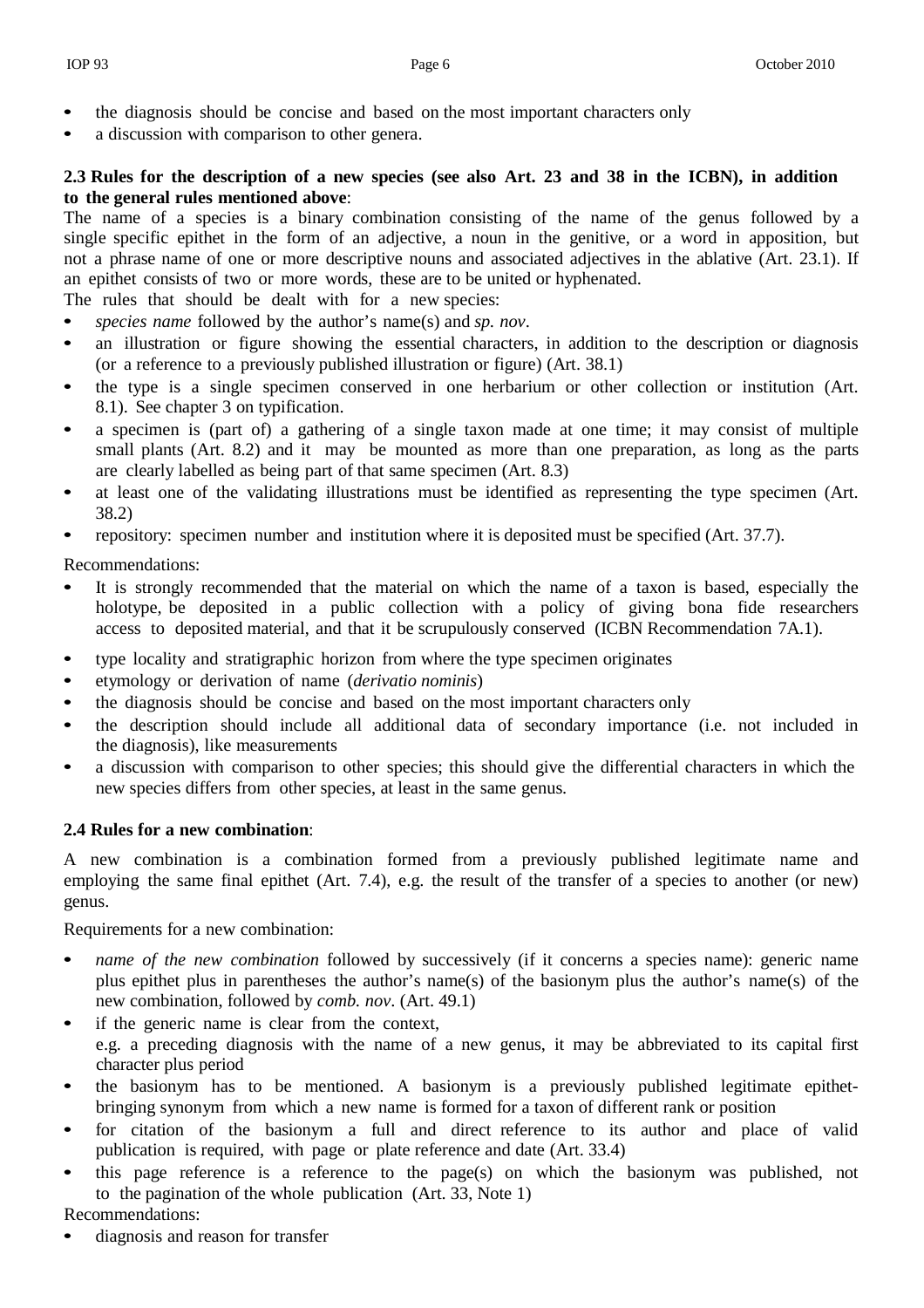an illustration is not necessary but always very useful!

## **3. Typification (Art. 7-9)**

A nomenclatural type (typus) is that element to which the name of a taxon is permanently attached, whether as the correct name or as a synonym. The nomenclatural type is not necessarily the most typical or representative element of a taxon (Art. 7.2).

The type (holotype, lectotype, or neotype) of a name of a species or infraspecific taxon is a single specimen conserved in one herbarium or other collection or institution (Art. 8.1). In fossil plants, the type always is a specimen. One whole specimen is to be considered as the nomenclatural type (Art. 8.5).

With respect to the designation of lectotypes, neotypes and epitypes, for purposes of priority, designation of a type is achieved only if the type is definitely accepted as such by the typifying author, if the type element is clearly indicated by direct citation including the term "type" (typus) or an equivalent, and, on or after 1 January 2001, if the typification statement includes the phrase "designated here" (hic designatus) or an equivalent (Art. 7.11).

#### **3.1 Holotype (Art. 9.1)**

A holotype is the one specimen used by the author, or designated by the author as the nomenclatural type. As long as the holotype is extant, it fixes the application of the name concerned. For the indication of a holotype, see above under § 2.1 and 2.3.

#### **3.2 Isotype (Art. 9.3)**

An isotype is any duplicate of the holotype; it is always a specimen. In fossil plants it can only be applied when a number of small plant fragments are found together that clearly belong together but that are not attached to each other. So an isotype always comes from the same locality and collection as the holotype.

#### **3.3 Syntype (Art. 9.4)**

A syntype is any specimen cited in the protologue when there is no holotype, or any one of two or more specimens simultaneously designated as types (see Art. 37 note 1: When the type is indicated by reference to a gathering that consists of more than one specimen, those specimens are syntypes). The term is relevant for names published in old times when the type concept did not yet exist, and when authors occasionally cited and/or illustrated the specimens that they used. Example: In 1858 Bronn described *Phylladelphia strigata* Bronn, an enigmatic leaf from the Triassic of Raibl, without indicating a holotype. He based his description on a number of specimens of which he figured two. These are the syntypes (see also Kustatscher & van Konijnenburg-van Cittert, 2008).

#### **3.4 Paratype (Art. 9.5)**

A paratype is a specimen cited in the protologue that is neither the holotype nor an isotype, nor one of the syntypes if two or more specimens were simultaneously designated as types. It usually provides information additional to the holotype. Example: *Scolopendrites grauvogelii* van Konijnenburg-van Cittert et al, 2006. Here the paratype gave details about the morphology of the sporangia and in situ spores, which were not available in the holotype.

N.B. In most cases in which no holotype was designated there will also be no paratypes, since all the cited specimens will be syntypes. However, when an author designated two or more specimens as types (Art. 9.4), any remaining cited specimens are paratypes and not syntypes.

N.B. Which specimen is the holotype, and which specimens are isotypes, syntypes and/or paratypes, can only be seen in the protologue, or derived from the protologue.

The protologue is everything associated with a name at its valid publication, i.e. description or diagnosis, illustrations, references, synonymy, geographical data, citation of specimens, discussion, and comments (Recommendation 8, footnote).

#### **3.5 Lectotype (Art. 9.2 and 9.10)**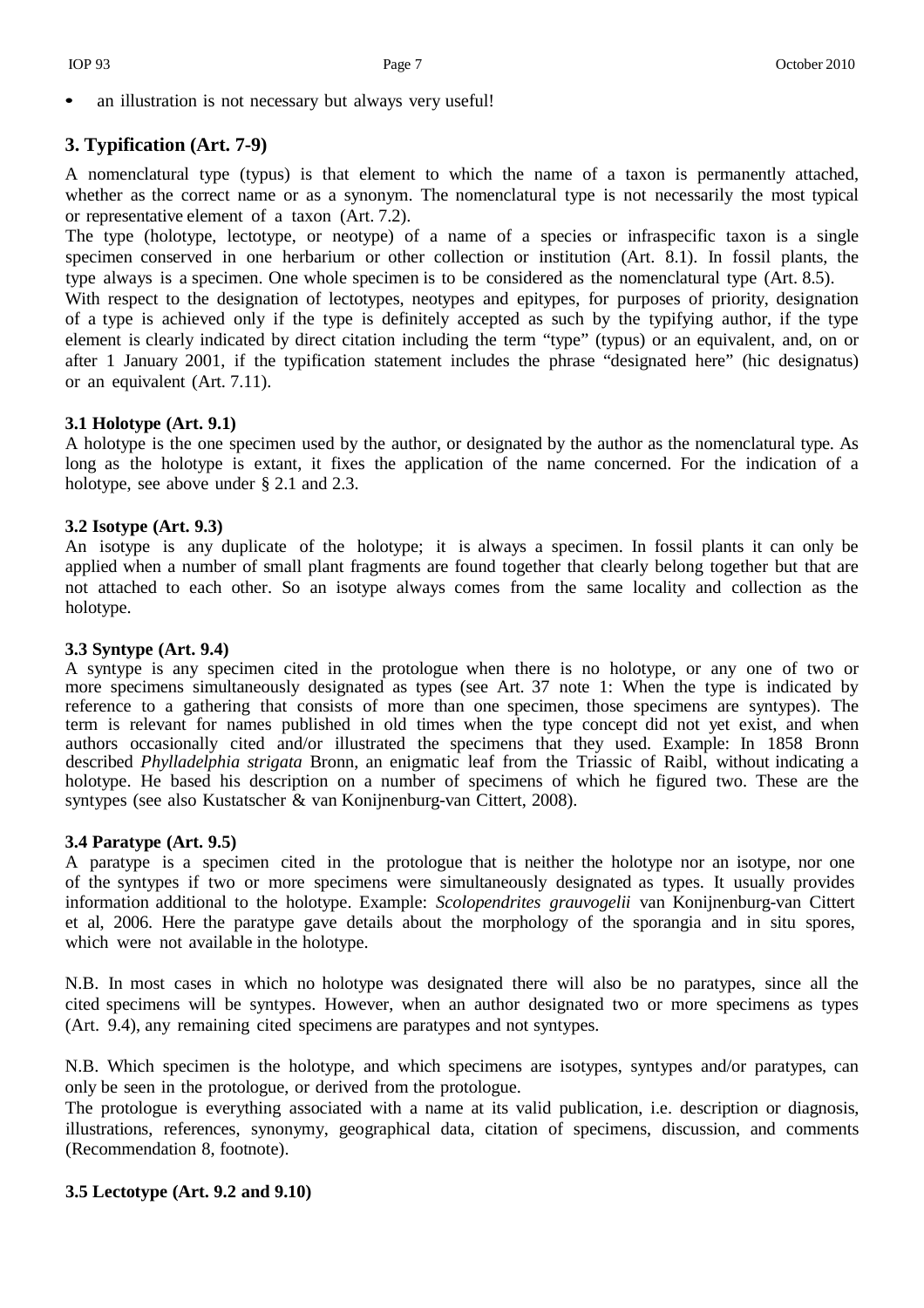A lectotype is a specimen designated from the original material as the nomenclatural type, in conformity with Art. 9.9 and 9.10, if no holotype was indicated at the time of publication, or if it is missing, or if it is found to belong to more than one taxon.

In lectotype designation, an isotype must be chosen if such exists, or otherwise a syntype if such exists. If no isotype, syntype or isosyntype (duplicate of syntype) is extant, the lectotype must be chosen from among the paratypes if such exist. If no cited specimens exist, the lectotype must be chosen from among the uncited specimens, which comprise the remaining original material, if such exist. Examples: *Stachyopitys preslii* Schenk 1867: the syntypes in Schenk's publication were found to belong to two taxa (Kirchner & van Konijnenburg-van Cittert,1996); hence a lectotype had to be designated. For *Scytophyllum waehneri* (Stur) Kustatscher et al. nov. comb., only uncited specimens from the original material still existed, hence a lectotype had to be designated (see Kustatscher et al. (submitted)). So, a lectotype always comes from the original material but is designated afterwards.

#### **3.6 Neotype (Art. 9.6 and 9.11)**

A neotype is a specimen selected to serve as nomen- clatural type if no original material is extant, or as long as it is missing. A lectotype always takes precedence over a neotype, with one exception: When a holotype or a previously designated lectotype has been lost or destroyed and it can be shown that all the other original material differs taxonomically from the destroyed type, a neotype may be selected to preserve the usage established by the previous typification (Art. 9.14). Example: All original material of *Pterophyllum brevipenne* Kurr ex Schenk was destroyed, hence a neotype had to be designated (Pott et al., 2007).

So, a neotype always comes from a later collection of material than described in the original publication, and is designated afterwards.

#### **3.7 Epitype (Art. 9.7)**

An epitype is a specimen selected to serve as an interpretative type when the holotype, lectotype, or previously designated neotype, or all original material associated with a validly published name, is demonstrably ambiguous and cannot be critically identified for purposes of the precise application of the name of a taxon. When an epitype is designated, the holotype, lectotype, or neotype that the epitype supports must be explicitly cited, since it only has standing as long as that type is accepted. An epitype is often selected when additional information on a species becomes available later on, e.g., cuticle characters when so far only leaf gross morphology was known. Example: Bosma et al. (2009) designated an epitype for *Aachenia debeyi* Knobloch (a Late Cretaceous conifer cone scale assigned to the Doliostrobaceae), because it showed a preserved cuticle that was hitherto unknown, and that differentiated it from other taxa.

#### **3.8 Repository and terminology**

Designation of a lectotype, neotype or epitype is only effected if full details of the specimen are given, including citation of the institution in which it is conserved. (Art. 9.19-9.20).

Lecto- or neotypification is not effected unless indicated by the use of the term 'lectotypus' or 'neotypus', its abbreviation, or its equivalent in a modern language (Art. 9.21).

#### **3.9 Rejection of typifications (Art. 9.16-9.18)**

The designation of a lectotype, neotype or epitype corncerns a choice. If it can be proven that it was a bad choice, this typification may be superseded.

#### **References**

Bosma, H.F., van Konijnenburg-van Cittert, J.H.A., van der Ham, R.W.J.M., van Amerom, H.W.J. & Hartkopf- Froeder, C. 2009. Conifers from the Santonian of Limburg, the Netherlands. Cretaceous Research 30(2): 483-495.

Bronn, H.G., 1858. Beiträge zur Triassischen Fauna und Flora der bituminösen Schiefer von Raibl. 63 pp. E. Schweitzerbart'sche Verlagshandlung und Druckerei, Stuttgart.

Kirchner, M. & J.H.A.van Konijnenburg-van Cittert, 1994: *Schmeissneria microstachys* (Presl, 1 833) Kirchner et van Konijnenburg-van Cittert,